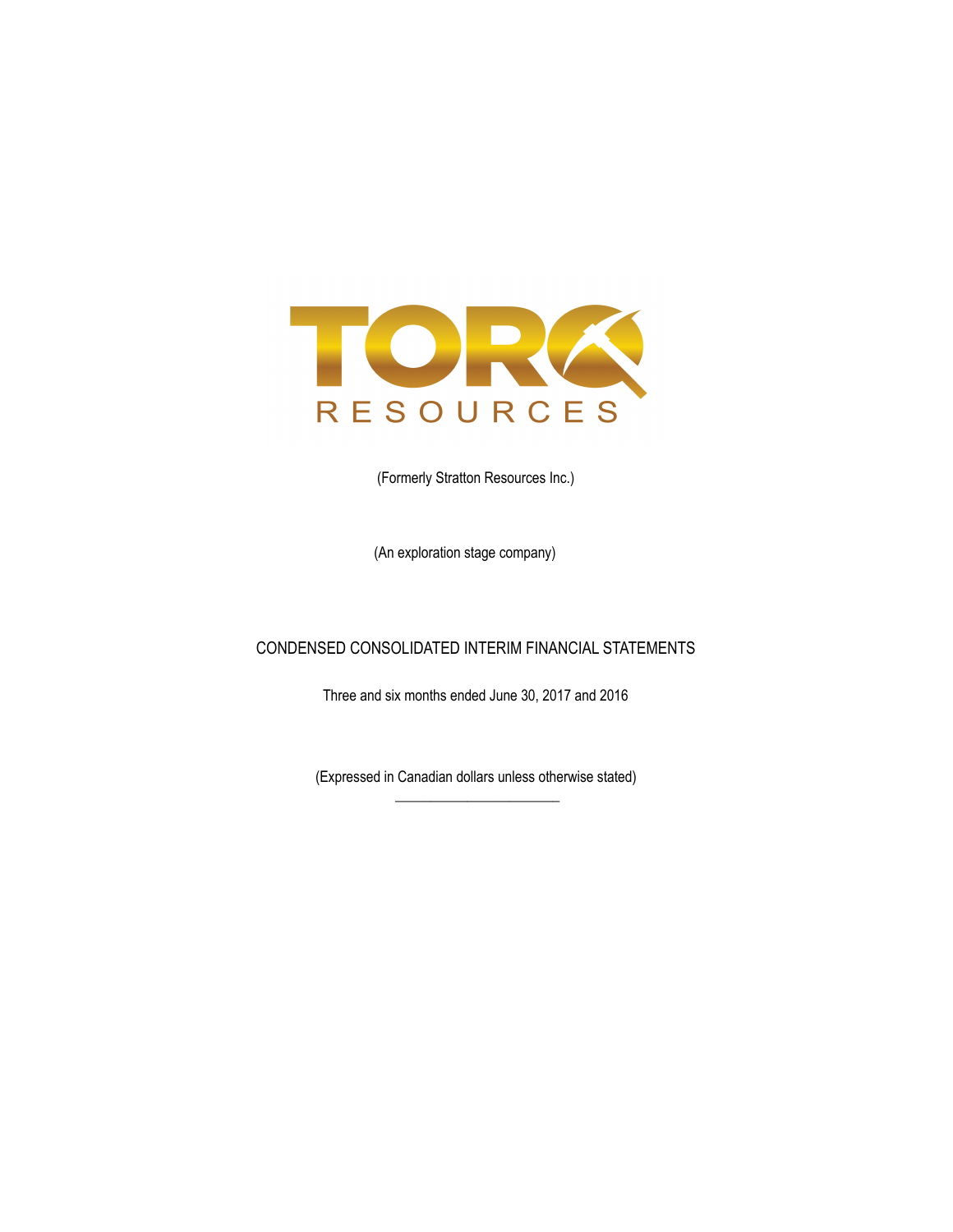(the "Company")

## CONDENSED CONSOLIDATED INTERIM FINANCIAL STATEMENTS

Three and six months ended June 30, 2017 and 2016

NOTICE OF NO AUDITOR REVIEW

The accompanying unaudited condensed consolidated interim financial statements of the Company have been prepared by and are the responsibility of Company's management.

The Company's independent auditor has not performed a review of these condensed consolidated interim financial statements in accordance with the standards established by the Canadian Institute of Chartered Accountants for a review of interim financial statements by an entity's auditor.

August 29, 2017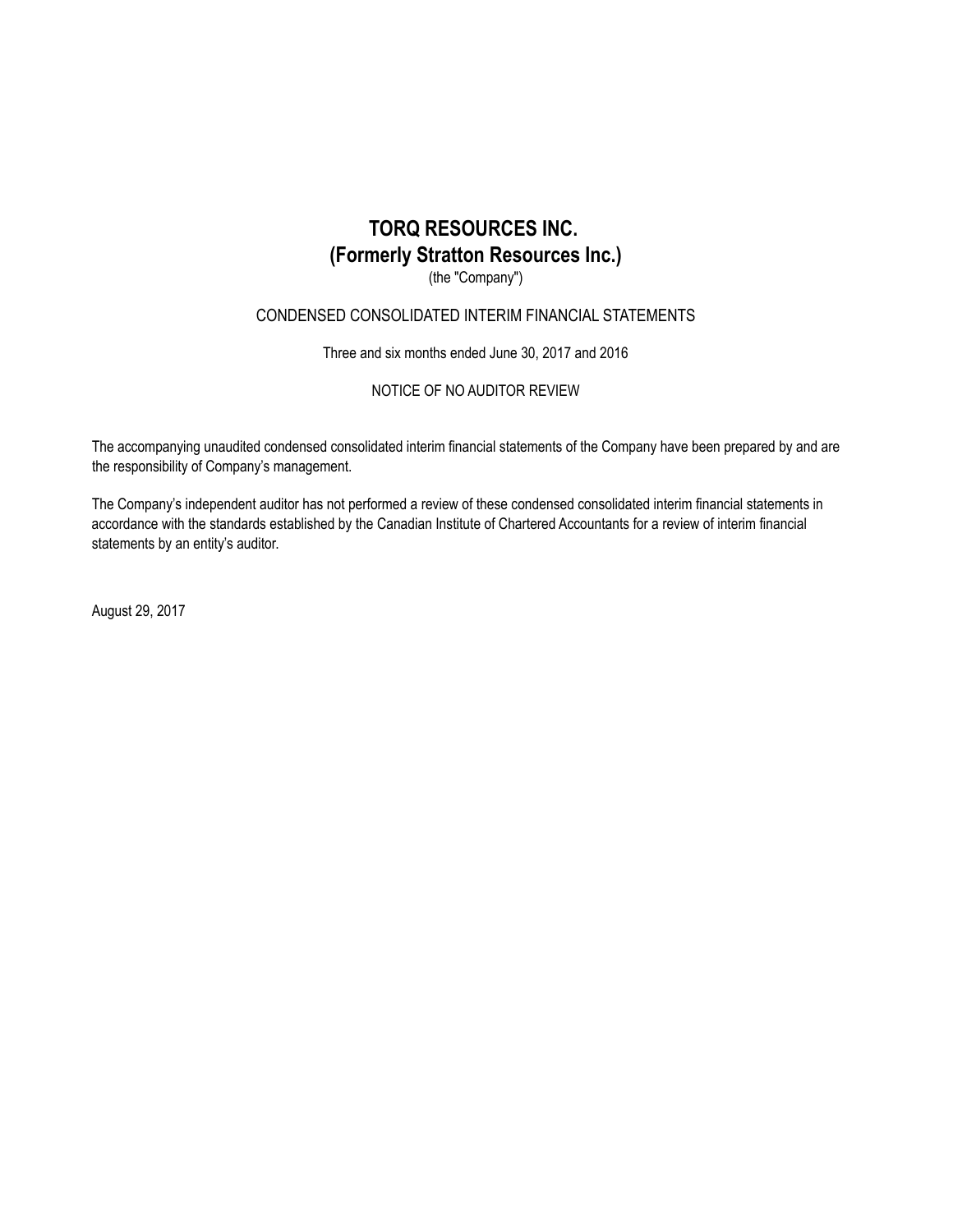**Condensed Consolidated Interim Statements of Financial Position**

(Expressed in Canadian dollars)

|                                          | As at June 30,      | As at December 31, |
|------------------------------------------|---------------------|--------------------|
|                                          | 2017                | 2016               |
| <b>Assets</b>                            |                     |                    |
| <b>Current assets:</b>                   |                     |                    |
| Cash                                     | \$<br>17,214,667 \$ | 5,864,033          |
| Amounts receivable (note 3)              | 244,318             | 31,938             |
| Prepaid expenses and deposits (note 4)   | 178,131             | 291,365            |
| Deferred project acquisition costs       | 32,356              |                    |
|                                          | 17,669,472          | 6,187,336          |
| Non-current assets:                      |                     |                    |
| Mineral property interests (note 5)      | 972,899             | 605,232            |
| <b>Total assets</b>                      | \$<br>18,642,371    | \$<br>6,792,568    |
|                                          |                     |                    |
| <b>Liabilities and Equity</b>            |                     |                    |
| <b>Liabilities</b>                       |                     |                    |
| <b>Current liabilities:</b>              |                     |                    |
| Accounts payable and accrued liabilities | \$<br>433,708 \$    | 633,673            |
|                                          | 433,708             | 633,673            |
| Non-current liability:                   |                     |                    |
| Gecon financial liability                | 212,273             | 218,472            |
|                                          | 645,981             | 852,145            |
| <b>Equity</b>                            |                     |                    |
| Share capital                            | 48,851,100          | 36,103,136         |
| Share option and warrant reserve         | 5,039,680           | 5,039,680          |
| Accumulated other comprehensive loss     | (6, 912)            | (1,024)            |
| Deficit                                  | (35,887,478)        | (35, 201, 369)     |
|                                          | 17,996,390          | 5,940,423          |
| <b>Total liabilities and equity</b>      | \$<br>18,642,371    | \$<br>6,792,568    |

Approved on behalf of the Board of Directors:

*"Shawn Wallace" "Steve Cook"*  Director Director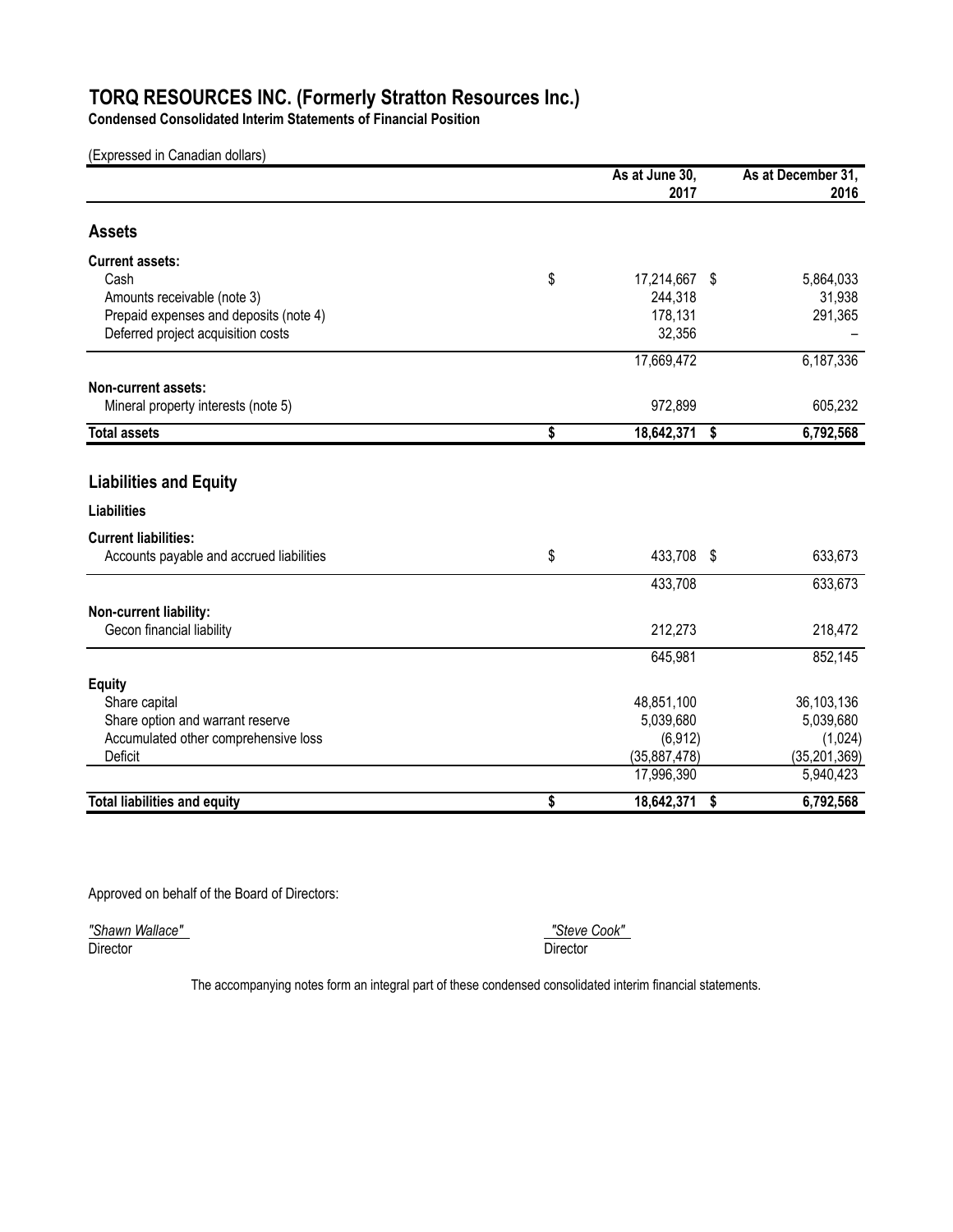**Condensed Consolidated Iterim Statements of Loss and Comprehensive Loss**

(Expressed in Canadian dollars, except share amounts)

|                                                                                                                                                                         | Three months ended June 30, |  |             | Six months ended June 30, |  |            |
|-------------------------------------------------------------------------------------------------------------------------------------------------------------------------|-----------------------------|--|-------------|---------------------------|--|------------|
|                                                                                                                                                                         | 2017                        |  | 2016        | 2017                      |  | 2016       |
| <b>Administration expenses:</b>                                                                                                                                         |                             |  |             |                           |  |            |
| Consulting fees, directors' fees, wages and benefits                                                                                                                    | \$<br>119,999 \$            |  | 7,530 \$    | 225,385 \$                |  | 16,071     |
| Legal and professional fees                                                                                                                                             | 25,608                      |  | 9,266       | 72,284                    |  | 15,120     |
| Regulatory, transfer agent and shareholder information                                                                                                                  | 10,531                      |  | 7,186       | 23,282                    |  | 9,363      |
| Office and administration                                                                                                                                               | 48,209                      |  | 8,796       | 87,825                    |  | 17,863     |
| Travel, marketing and investor relations                                                                                                                                | 20,545                      |  | 202         | 31,683                    |  | 405        |
| Bank charges                                                                                                                                                            | 1,946                       |  | 380         | 4,043                     |  | 658        |
|                                                                                                                                                                         | 226,838                     |  | 33,360      | 444,502                   |  | 59,480     |
| Other expenses (income):                                                                                                                                                |                             |  |             |                           |  |            |
| Interest and other income                                                                                                                                               | (27, 823)                   |  | (57)        | (43, 635)                 |  | (553)      |
| Project evaluation costs (note 6)                                                                                                                                       | 168.724                     |  |             | 280.667                   |  |            |
| Change in fair value of Gecon financial liability                                                                                                                       | (3,934)                     |  |             | (6, 199)                  |  |            |
| Foreign exchange loss                                                                                                                                                   | 29,366                      |  | 1,889       | 10,774                    |  | 1,672      |
|                                                                                                                                                                         | 166,333                     |  | 1,832       | 241,607                   |  | 1,119      |
| Loss for the period                                                                                                                                                     | 393,171                     |  | 35,192      | 686,109                   |  | 60,599     |
| Other comprehensive loss, net of tax<br>Items that may be reclassified subsequently to profit or loss:<br>Unrealized currency loss on translation of foreign operations | 3,737                       |  |             | 5.888                     |  |            |
|                                                                                                                                                                         |                             |  |             |                           |  |            |
| Other comprehensive loss for the period                                                                                                                                 | 3,737                       |  |             | 5,888                     |  |            |
| Total comprehensive loss for the period                                                                                                                                 | \$<br>396,908 \$            |  | $35,192$ \$ | 691,997 \$                |  | 60,599     |
| Basic and diluted loss per share                                                                                                                                        | \$<br>$0.01$ \$             |  | 0.00<br>-\$ | $0.01$ \$                 |  | 0.00       |
| Weighted average number of common shares outstanding<br>(basic and diluted)                                                                                             | 77,124,164                  |  | 36,724,164  | 70,507,037                |  | 36,724,164 |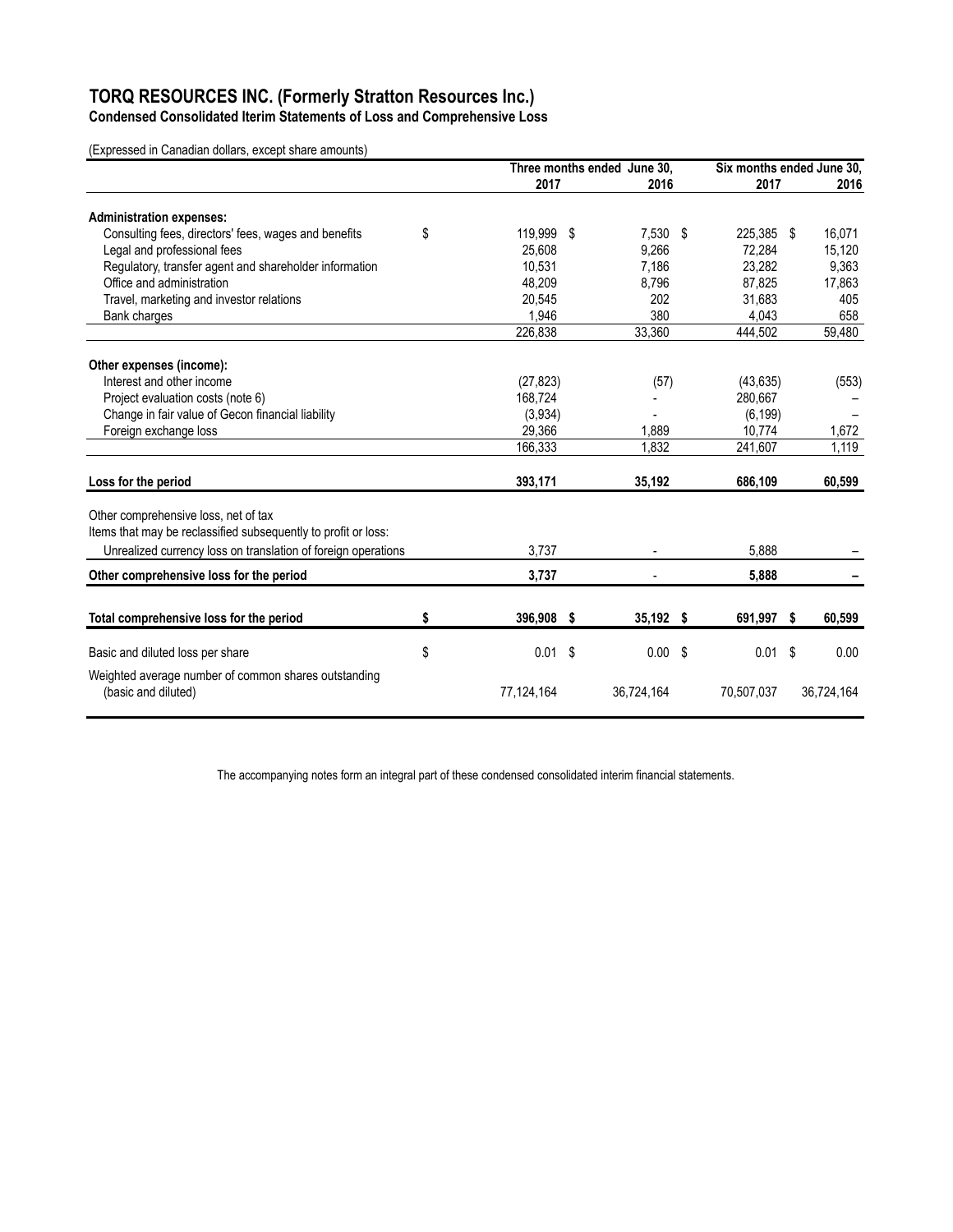**Condensed Consolidated Interim Statements of Changes in Equity**

(Expressed in Canadian dollars, except share amounts)

|                                                                                | <b>Number of shares</b> | Share capital     | Share option and      | Accumulated other  | <b>Deficit</b>                           | <b>Total</b>            |
|--------------------------------------------------------------------------------|-------------------------|-------------------|-----------------------|--------------------|------------------------------------------|-------------------------|
|                                                                                |                         |                   | warrant reservel      | comprehensive loss |                                          |                         |
| Balance at December 31, 2015<br>Net loss and comprehensive loss for the period | $36,724,164$   \$       | $29,086,748$   \$ | $5,039,680$   \$<br>- | -<br>-             | $(34, 540, 870)$ \$<br>- \$<br>(60, 599) | (414, 442)<br>(60, 599) |
| Balance at June 30, 2016                                                       | 36,724,164              | 29,086,748        | 5,039,680             |                    | (34,601,469)                             | (475, 041)              |
| Balance at December 31, 2016                                                   | $56,824,164$ \ \$       | $36,103,136$   \$ | $5,039,680$   \$      | $(1,024)$ \$       | $(35,201,369)$ \$                        | 5,940,423               |
| Total comprehensive loss for the period                                        |                         |                   |                       | (5,888)            | (686, 109)                               | (691, 997)              |
| Proceeds from private placement, net of<br>share issue costs (note 7 (b))      | 20,300,000              | 12,747,964        | -                     | -                  |                                          | 12,747,964              |
| Balance at June 30, 2017                                                       | $77,124,164$   \$       | $48,851,100$   \$ | $5,039,680$   \$      | $(6,912)$ \$       | $(35,887,478)$ \$                        | 17,996,390              |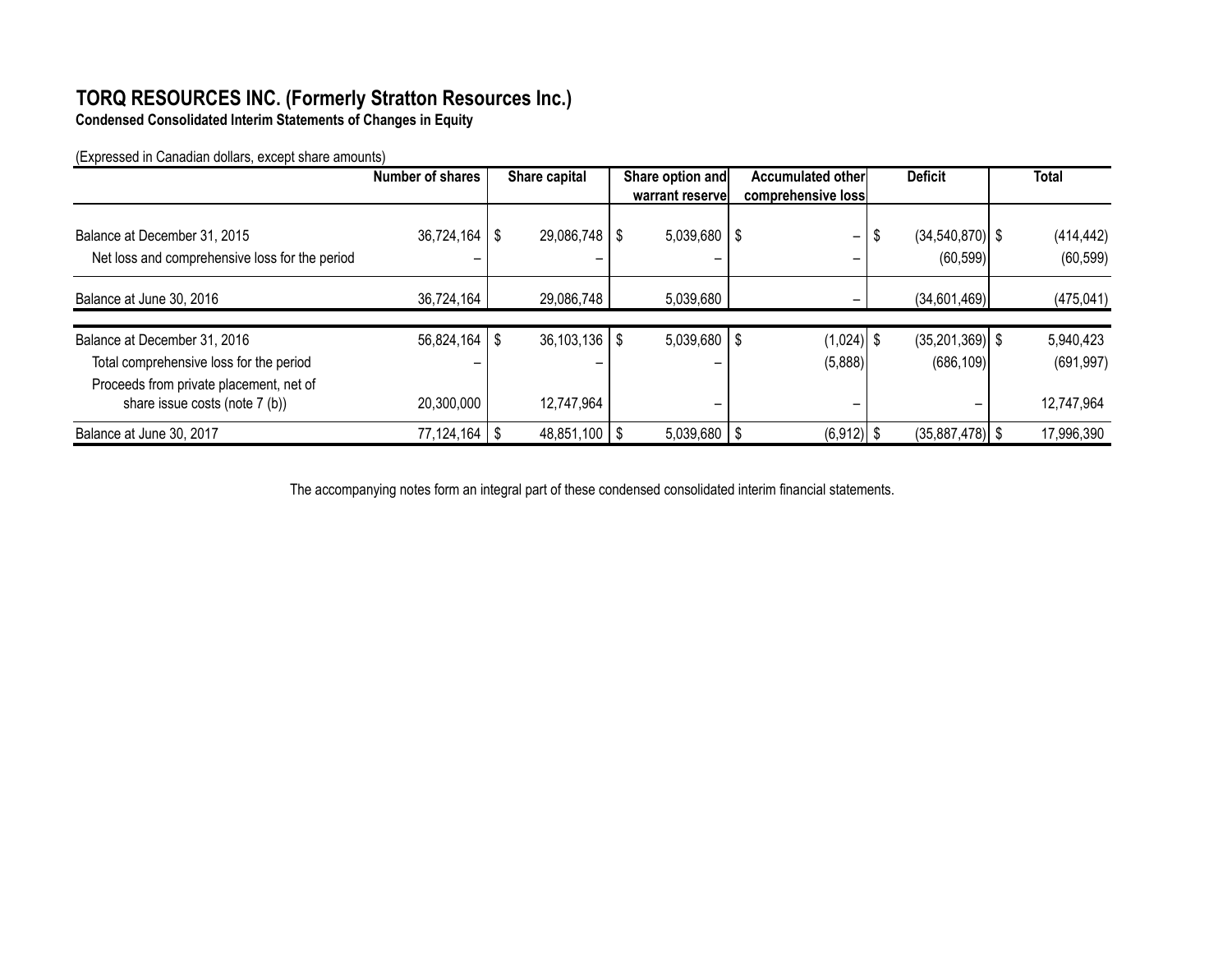**Condensed Consolidated Interim Statements of Cash Flows**

| (Expressed in Canadian dollars) |  |
|---------------------------------|--|
|---------------------------------|--|

|                                                            | Three months ended June 30. |    |                 | Six months ended June 30. |    |           |
|------------------------------------------------------------|-----------------------------|----|-----------------|---------------------------|----|-----------|
|                                                            | 2017                        |    | 2016            | 2017                      |    | 2016      |
| Cash (used in) provided by:                                |                             |    |                 |                           |    |           |
| <b>Operating activities:</b>                               |                             |    |                 |                           |    |           |
| Net loss for the period                                    | \$<br>(393, 171)            | \$ | (35, 192)       | \$<br>(686, 109)          | \$ | (60, 599) |
| Items not involving cash:                                  |                             |    |                 |                           |    |           |
| Change in fair value of Gecon financial liability          | (3,934)                     |    |                 | (6, 199)                  |    |           |
| Unrealized foreign exchange loss                           | 23.471                      |    | 2.188           | 26,390                    |    | 2,096     |
| Interest income                                            | (27, 823)                   |    | (57)            | (43, 635)                 |    | (553)     |
| Changes in non-cash working capital:                       |                             |    |                 |                           |    |           |
| Amounts receivable                                         | (197, 488)                  |    | 107             | (212, 415)                |    | (1, 148)  |
| Prepaid expenses and deposits                              | 217,969                     |    | (8, 814)        | 163,862                   |    | (12, 723) |
| Accounts payable and accrued liabilities                   | (119, 624)                  |    | (2,021)         | (20, 449)                 |    | 591       |
| Cash used in operating activities                          | (500, 600)                  |    | (43, 789)       | (778, 555)                |    | (72, 336) |
| Investing activities:                                      |                             |    |                 |                           |    |           |
| Mineral property expenditures                              | (320, 269)                  |    |                 | (597, 505)                |    |           |
| Deferred project acquisition costs                         | (32, 842)                   |    |                 | (32, 842)                 |    |           |
| Interest received                                          | 27,823                      |    | 57              | 43,635                    |    | 553       |
| Cash used in / provided by investing activities            | (325, 288)                  |    | $\overline{57}$ | (586, 712)                |    | 553       |
| <b>Financing activities:</b>                               |                             |    |                 |                           |    |           |
| Shares issued for cash, net of issuance costs (note 7 (b)) |                             |    |                 | 12,747,964                |    |           |
| Cash provided by financing activities                      |                             |    |                 | 12,747,964                |    |           |
| Effect of foreign exchange rate changes on cash            | (26.876)                    |    | (2.188)         | (32.063)                  |    | (2,096)   |
| Increase (decrease) in cash                                | (852, 763)                  |    | (45, 920)       | 11,350,634                |    | (73, 879) |
| Cash, beginning of the period                              | 18.067.430                  |    | 187,562         | 5,864,033                 |    | 215,521   |
| Cash, end of the period                                    | \$<br>17,214,667            | \$ | 141,642         | \$<br>17,214,667          | \$ | 141,642   |

Supplemental cash flow information (note 11)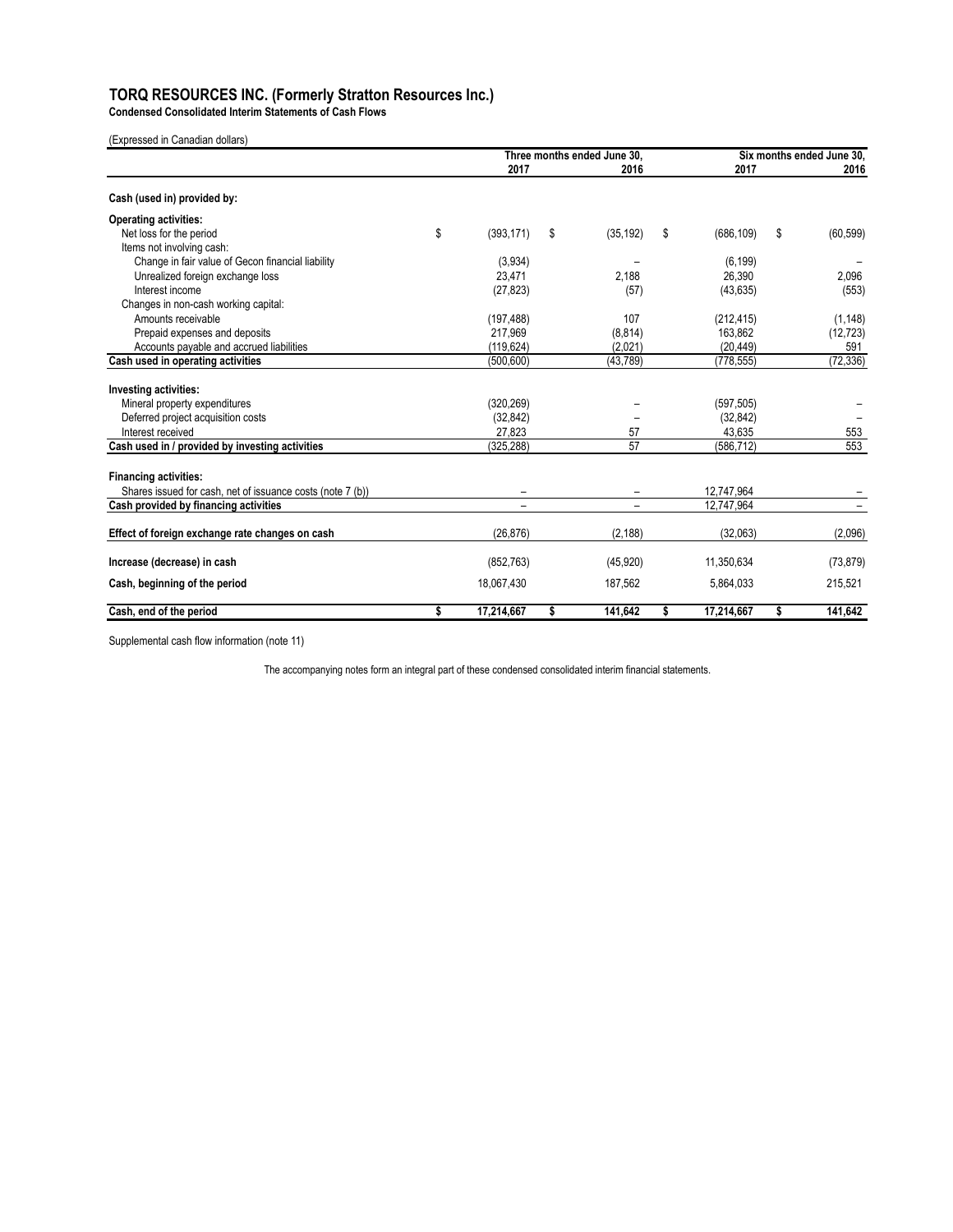#### **1. Corporate information**

Torq Resources Inc. (formerly known as Stratton Resources Inc.) (the "Company" or "Torq") is incorporated under the Business Corporations Act (British Columbia) and is listed on the TSX Venture Exchange ("the Exchange") as a Tier 2 mining issuer. The Company changed its name to Torq Resources Inc. effective March 15, 2017 and its shares trade under the symbol TORQ.V.

The Company and its subsidiaries are principally engaged in the acquisition, exploration, and development of mineral property interests in North America and Europe. The Company has not yet determined whether its mineral property interests contain economically recoverable mineral reserves. The Company's continuing operations and the underlying value and recoverability of the amounts shown for mineral property interests are entirely dependent upon the existence of economically recoverable mineral reserves, the ability of the Company to obtain the necessary financing to complete the exploration and development of its mineral property interests, obtaining the necessary mining permits, and on future profitable production or the proceeds from the disposition of the exploration and evaluation assets.

The head office and principal address of the Company is located at 1199 Hastings Street, Suite 600, Vancouver, British Columbia, V6E 3T5, Canada.

### **2. Basis of presentation**

#### (a) Statement of compliance

These condensed consolidated interim financial statements have been prepared in accordance with International Accounting Standard ("IAS") 34, "Interim Financial Reporting" using accounting policies consistent with International Financial Reporting Standards ("IFRS") as issued by the International Accounting Standards Board ("IASB") and interpretations issued by the International Financial Reporting Interpretations Committee ("IFRIC"). The accounting policies followed in these condensed consolidated interim financial statements are the same as those applied in the Company's most recent audited consolidated financial statements for the year ended December 31, 2016, except for the following: the Company has adopted the narrow scope amendments to IFRS 12 - Disclosure of Interests in Other Entities, IAS 7 - Statement of Cash Flows and IAS 12 - Income Taxes which are effective for annual periods beginning on or after January 1, 2017. The amendments did not have an impact on the Company's condensed interim consolidated financial statements.

These condensed consolidated interim financial statements should be read in conjunction with the Company's audited consolidated financial statements for the year ended December 31, 2016.

These condensed consolidated interim financial statements were authorized for issue and approved by the Board of Directors of the Company on August 29, 2017.

(b) Basis of preparation and consolidation

These condensed consolidated interim financial statements have been prepared on a historical cost basis, with the exception of the Gecon financial liability, which is measured at fair value.

The Company's functional currency is the Canadian dollar, which is also the Company's presentation currency. These consolidated financial statements are presented in Canadian dollars, unless otherwise noted. Amounts in these financial statements denominated in Euros are denoted as EUR.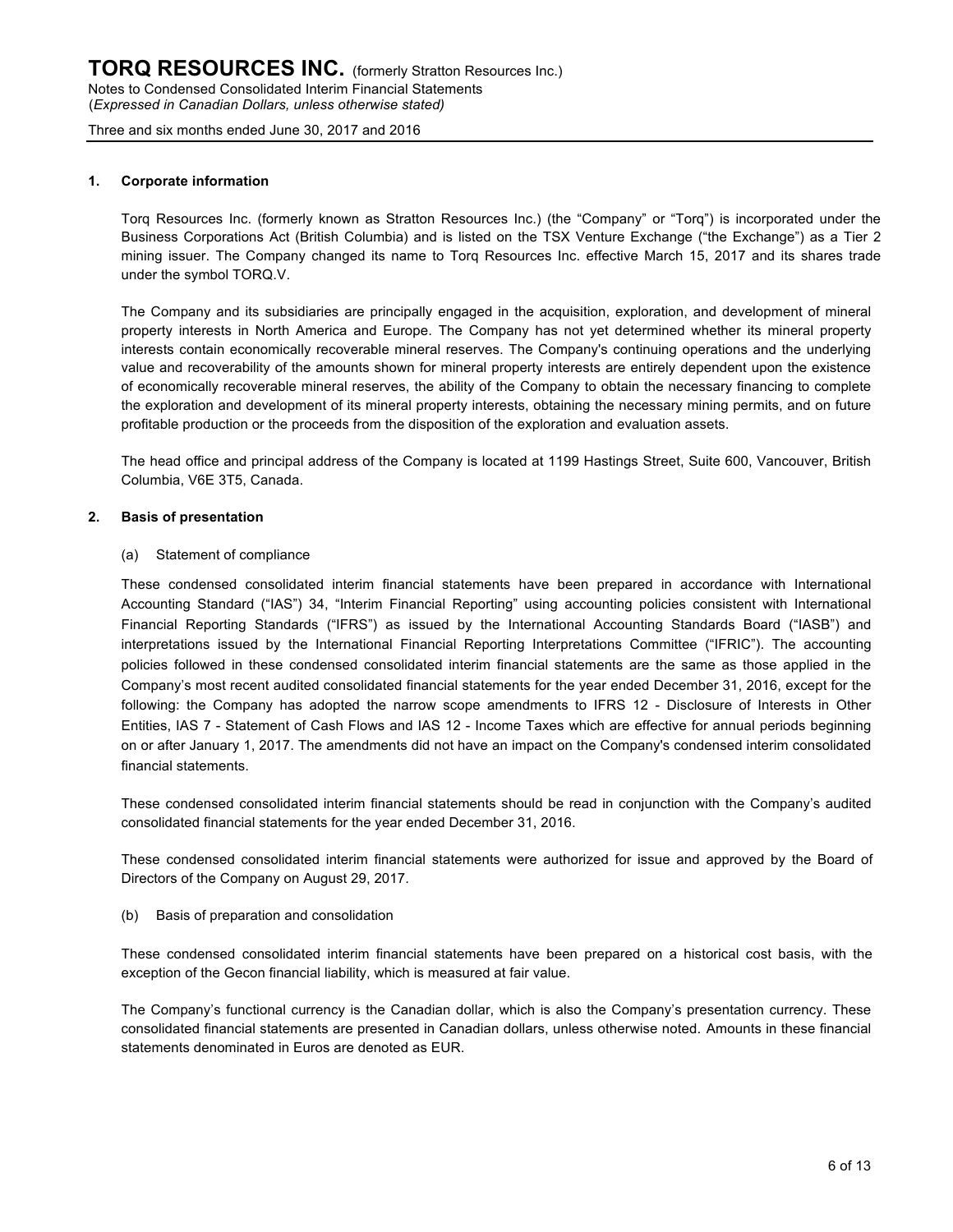#### **2. Basis of presentation (continued)**

#### (b) Basis of preparation and consolidation (continued)

The condensed consolidated interim financial statements include the financial statements of the Company and its subsidiaries as follows:

| <b>Subsidiary</b>                   | Place of        | <b>Functional</b> | <b>Beneficial Interest</b> |
|-------------------------------------|-----------------|-------------------|----------------------------|
|                                     | incorporation   | Currency          |                            |
| Stratton Resources (Canada) Ltd.    | BC, Canada      | CAD               | 100%                       |
| Gecon OOD                           | <b>Bulgaria</b> | EUR               | 100%                       |
| Archelaus Resources DOOEL Skopje    | Macedonia       | EUR               | 100%                       |
| Balakros Resources DOOEL (inactive) | Macedonia       | EUR               | 100%                       |

Subsidiaries are fully consolidated from the date on which control is transferred to the Company. They are deconsolidated from the date that control ceases. Control exists when the Company has power over an investee, exposure or rights, to variable returns from its involvement with the investee and the ability to use its power over the investee to affect the amount of the Company's returns.

Intercompany balances and transactions have been eliminated on consolidation.

Certain comparative figures have been reclassified to conform to the current period presentation.

(c) Critical accounting judgments and estimates

The preparation of financial statements in conformity with IFRS requires management to select accounting policies and make estimates and judgments that may have a significant impact on the condensed consolidated interim financial statements. Estimates are continuously evaluated and are based on management's experience and expectations of future events that are believed to be reasonable under the circumstances. Actual outcomes may differ from these estimates. The Company's critical accounting judgments and estimates were presented in note 2 of the audited annual consolidated financial statements for the year ended December 31, 2016 and have been consistently applied in the preparation of these condensed consolidated interim financial statements. No new judgements were applied in the periods ended June 30, 2017 and 2016.

#### **3. Amounts receivable**

As at June 30, 2017 the Company incurred approximately 83% of the required assessment work on its Newfoundland project claims and reclassified \$199,582 of the refundable deposit posted with the Department of Natural Resources of Newfoundland and Labrador ("DNRNFL") from prepaid expenses and deposits to amounts receivable (note 4).

|                            | June 30, 2017 | <b>December 31, 2016</b> |
|----------------------------|---------------|--------------------------|
| Receivable from DNRNFL     | 199.582<br>S  | $\overline{\phantom{a}}$ |
| Value added tax receivable | 44.736        | 31,938                   |
|                            | 244.318<br>S  | 31,938                   |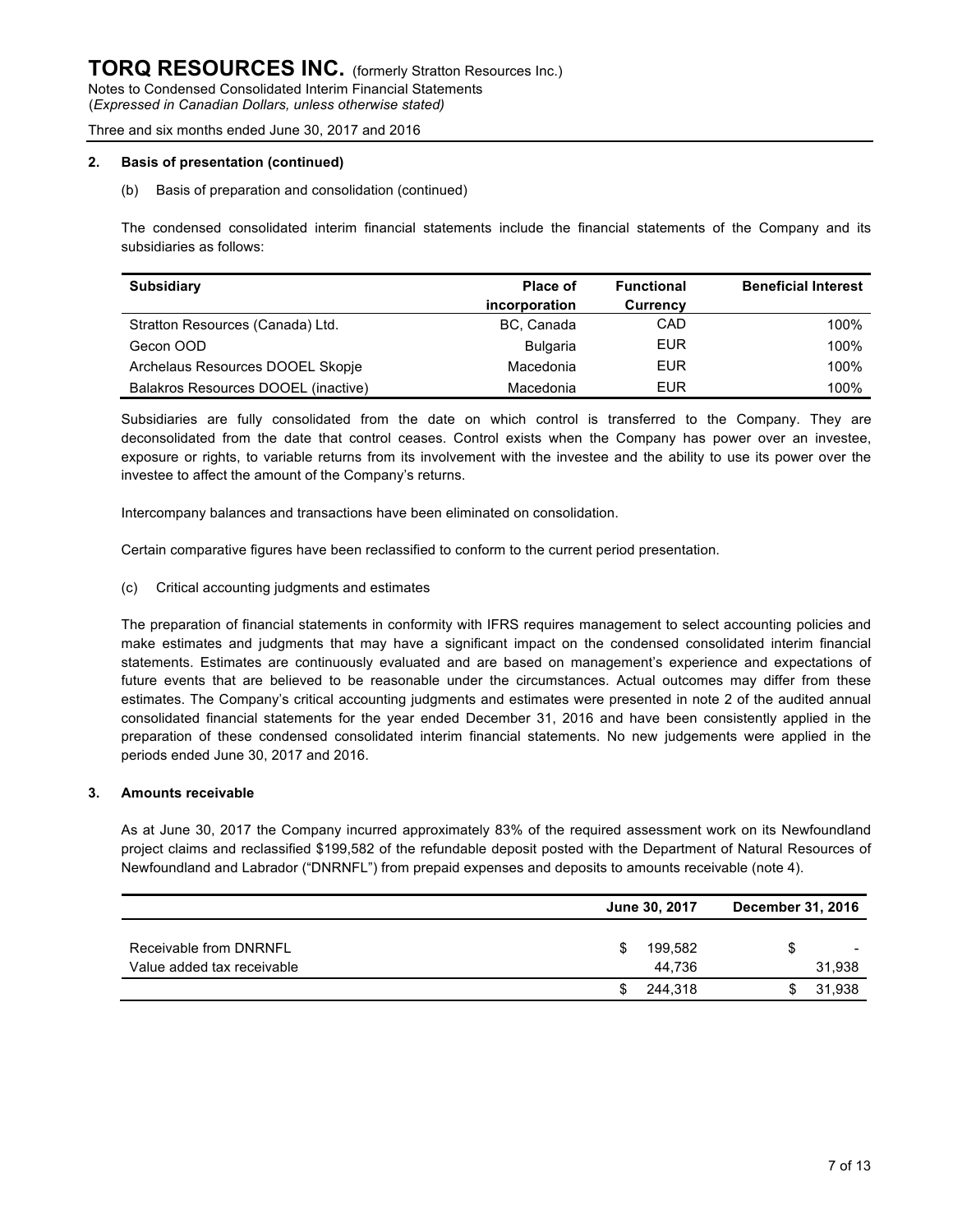#### **4. Prepaid expenses and deposits**

Prepaid expenses and deposits as at June 30, 2017 include \$40,018 (December 31, 2016 - \$239,600) of security deposits paid to the DNRNFL in respect to the Newfoundland project. The security deposits are refundable to the Company upon the completion of assessment work on the claims in the aggregate amount of \$955,400 by October 24, 2017 and an additional \$3,000 by November 17, 2017. As at June 30, 2017, the Company incurred \$795,829 of the required assessment work and reclassified \$199,582 of the security deposits to amounts receivable (note 3).

|                                                        | June 30, 2017 |         | December 31, 2016 |         |
|--------------------------------------------------------|---------------|---------|-------------------|---------|
|                                                        |               |         |                   |         |
| Security deposits to DNRNFL                            |               | 40.018  | \$                | 239,600 |
| Prepaid services related to mineral property interests |               | 66.502  |                   | 20.765  |
| Other prepaid expenses and deposits                    |               | 71.611  |                   | 31.000  |
|                                                        |               | 178.131 |                   | 291.365 |

#### **5. Mineral property interests**

a) Newfoundland exploration projects

#### **Wildwood Option**

On October 28, 2016, the Company entered into an option agreement with Wildwood Exploration Inc. to acquire the rights to approximately 119,000 hectares in Newfoundland, Canada (the " Wildwood Option"). Under the terms of the Newfoundland Option, the Company may acquire a 100% interest, subject to a NSR royalty, in 4,777 mineral claims through a combination of work expenditures and cash and share payments as listed in the table below:

|                               |               | Torg common   | Work         |
|-------------------------------|---------------|---------------|--------------|
| Due dates                     | Cash Payments | <b>Shares</b> | Expenditures |
| October 28, 2016              | 75.000<br>\$  | 100.000       | \$           |
| On or before October 28, 2017 | 150.000       | 200.000       | 250,000      |
| On or before October 28, 2018 | 200,000       | 250.000       | 500,000      |
| On or before October 28, 2019 | 250,000       | 400,000       | 500,000      |
| On or before October 28, 2020 | 175.000       | 500.000       | 1,000,000    |
| On or before October 28, 2021 |               | 1,750,000     |              |
| Total                         | 850,000       | 3,200,000     | \$2,250,000  |

The NSR is 2.0% with 50% (being 1.0%) buyable for \$3,000,000 any time.

#### **Cracker Option**

On June 26, 2017, the Company entered into an option agreement with a private individual to acquire the rights to certain mineral claims in northeastern Newfoundland, Canada (the "Cracker Option"), that are adjacent to the Company's Wildwood Option claims.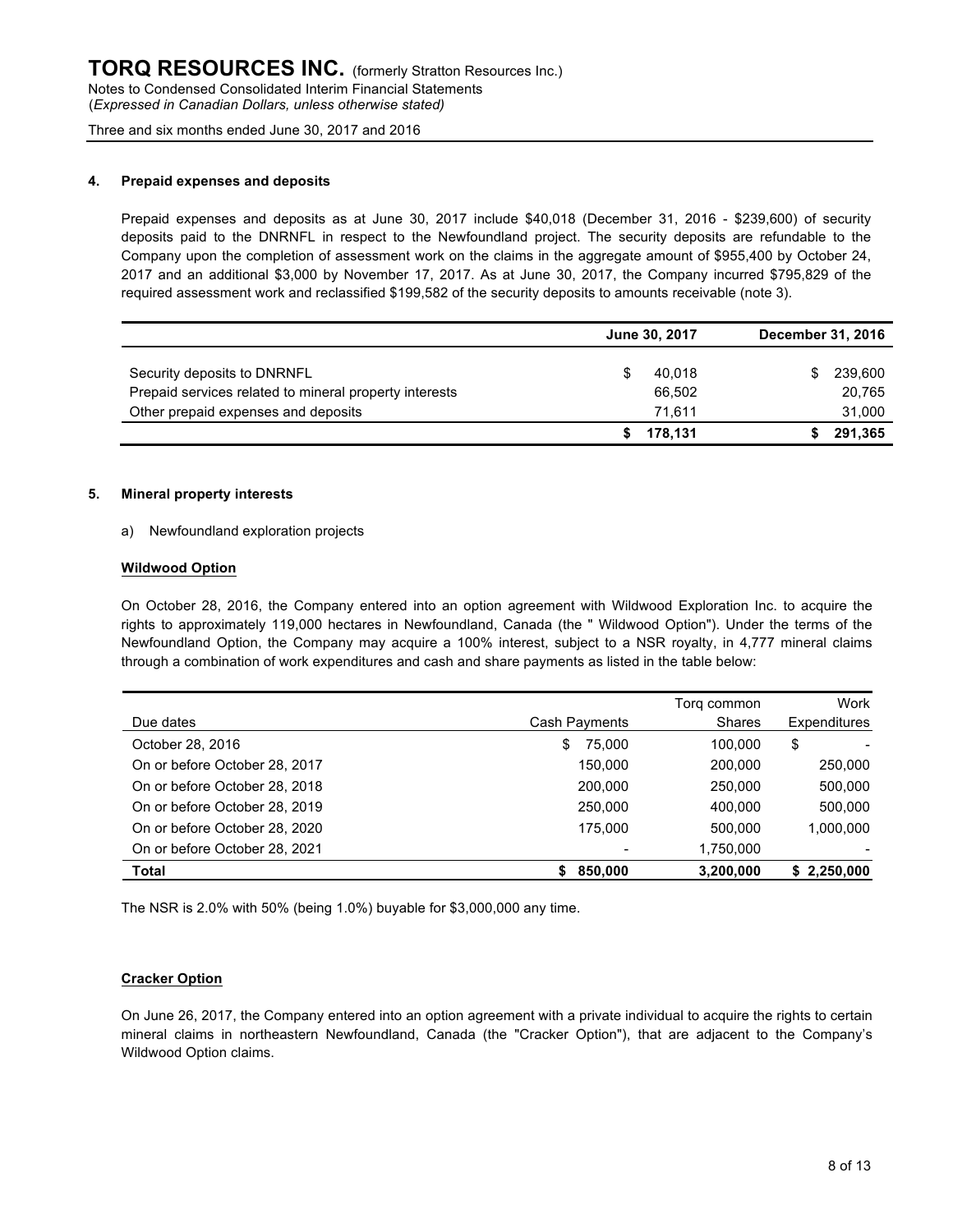(*Expressed in Canadian Dollars, unless otherwise stated)* Three and six months ended June 30, 2017 and 2016

## **5. Mineral property interests (continued)**

a) Newfoundland exploration projects (continued)

#### **Cracker Option (continued)**

Under the terms of the Cracker Option, the Company may acquire either 75% or 100% interest in the mineral claims through a combination of work expenditures and cash or share payments as outlined in the table below:

|                                                         |               |        | Cash or Share | Work         |
|---------------------------------------------------------|---------------|--------|---------------|--------------|
| Due dates                                               | Cash Payments |        | payments      | Expenditures |
| On June 26, 2017                                        | S.            | 25,000 | \$<br>-       | \$           |
| On or before June 26, 2018                              |               | 50.000 |               | 100,000      |
| On or before June 26, 2019                              |               |        |               | 250,000      |
| On or before June 26, 2020                              |               |        | 175,000       | 650,000      |
| Cumulative totals to earn a 75% interest in the claims  |               | 75.000 | 175.000       | 1,000,000    |
| On or before June 26, 2021                              |               |        | 250,000       | 1,000,000    |
| Cumulative totals to earn a 100% interest in the claims | S             | 75,000 | 425.000       | \$2,000,000  |

Should the Company elect to make share payments instead of cash, the shares would be subject to a four month resale restriction in Canada and the per share value would be the 5-day volume weighted average trading price calculated for the five trading days prior to the date such payment is made.

b) Mineral property interests costs

The following is a continuity of costs capitalized as mineral property interests:

|                                         | <b>Newfoundland projects</b> |
|-----------------------------------------|------------------------------|
| Balance as at December 31, 2015         | \$                           |
| <b>Acquisition costs</b>                |                              |
| Option payments                         | 135,000                      |
| Other acquisition costs                 | 81,180                       |
| <b>Exploration and evaluation costs</b> |                              |
| Drilling and sampling                   | 159,292                      |
| Logistics                               | 9,642                        |
| Project support cost                    | 115,574                      |
| Wages and consultants                   | 104,544                      |
| Balance as at December 31, 2016         | \$<br>605,232                |
| <b>Acquisition costs</b>                |                              |
| Option payments                         | 25,000                       |
| <b>Exploration and evaluation costs</b> |                              |
| Drilling and till sampling              | 251,432                      |
| Equipment rental and maintenance        | 45,534                       |
| Project support cost                    | 81,130                       |
| Wages and consultants                   | 94,276                       |
| Total additions for the period          | 497,372                      |
| Government grants                       | (129,705)                    |
| Balance as at June 30, 2017             | \$<br>972,899                |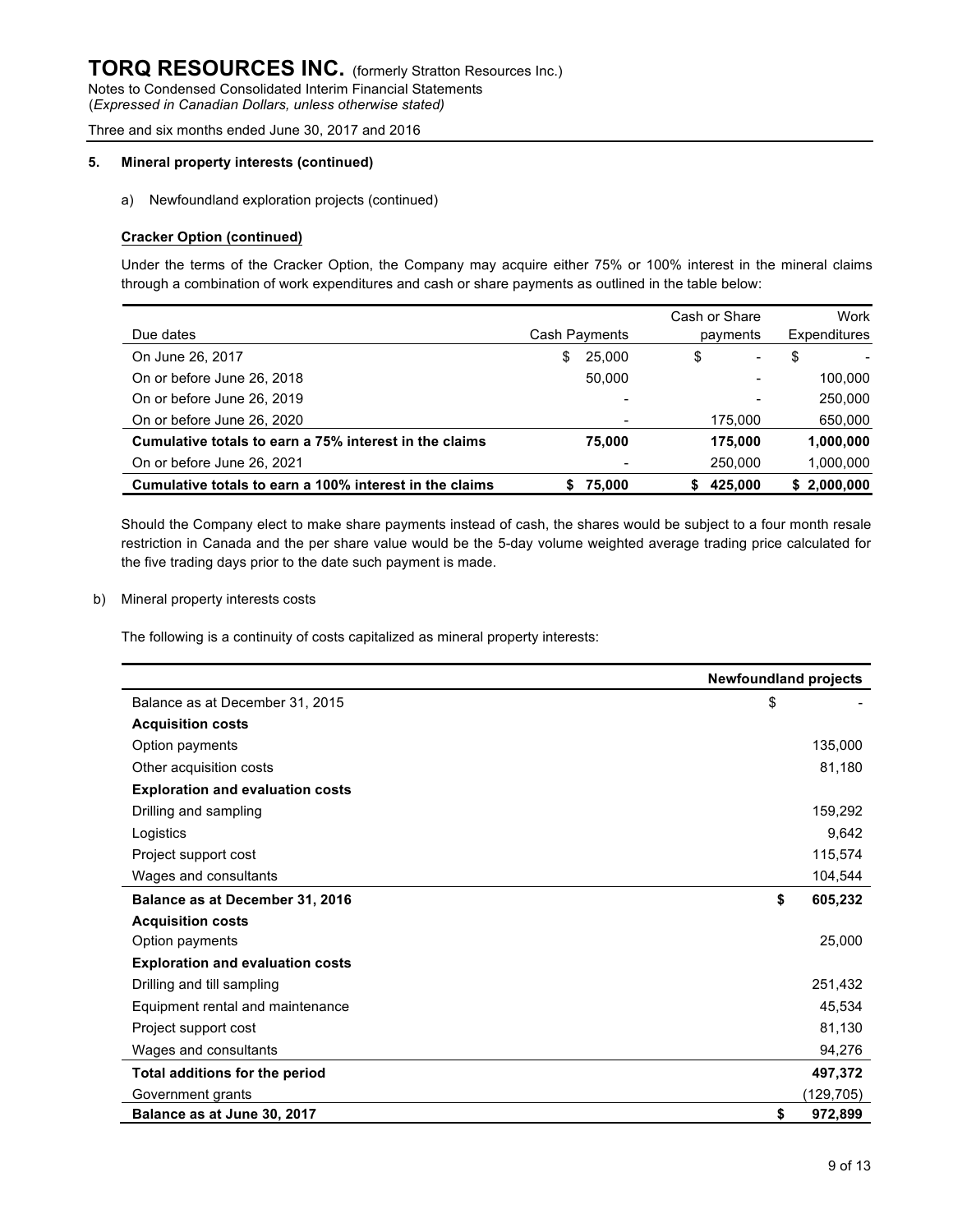#### **5. Mineral property interests (continued)**

#### a) Mineral property interests costs (continued)

During the six months ended June 30, 2017 the Company received a grant from the Government of Newfoundland and Labrador in the amount of \$129,705 which was recorded as an offset to the exploration and evaluation expenditures incurred on the Newfoundland projects.

#### **6. Project investigation costs**

|                                           | Three months ended June 30, |                                | Six months ended June 30, |                                |  |
|-------------------------------------------|-----------------------------|--------------------------------|---------------------------|--------------------------------|--|
|                                           | 2017                        | 2016                           | 2017                      | 2016                           |  |
| <b>Project investigation costs</b>        |                             |                                |                           |                                |  |
| Assays                                    | 1,952<br>S                  | \$<br>$\overline{\phantom{0}}$ | \$24,300                  | \$<br>$\overline{\phantom{a}}$ |  |
| Geological consulting, salaries and wages | 130,551                     | -                              | 196,443                   |                                |  |
| Vehicle, equipment and field supplies     | 23.279                      |                                | 25,668                    |                                |  |
| Travel, meals, accommodation              | 12.942                      |                                | 34.256                    | $\overline{\phantom{0}}$       |  |
|                                           | 168,724<br>S.               | \$<br>$\blacksquare$           | \$280,667                 | $\blacksquare$                 |  |

#### **7. Share capital**

#### (a) Authorized

Unlimited common shares without par value

#### (b) Share issuances

#### **Six months ended June 30, 2017:**

On February 27, 2017, the Company closed a non-brokered private placement for gross proceeds of \$13,195,000 (the "February 2017 Private Placement") pursuant to which the Company issued an aggregate of 20,300,000 common shares at a price of \$0.65 per common share. Share issue costs related to the Private Placement amounted to \$447,036, which included finder's fees of \$377,042 and professional and regulatory fees of \$66,994. A reconciliation of the impact of the February 2017 Private Placement on share capital is as follows:

|                                          | Number of common | Impact on<br>share capital |  |  |
|------------------------------------------|------------------|----------------------------|--|--|
|                                          | shares issued    |                            |  |  |
| Common shares issued at \$0.65 per share | 20,300,000       | 13,195,000<br>SS.          |  |  |
| Cash share issue costs                   |                  | (447, 036)                 |  |  |
|                                          | 20,300,000       | 12,747,964                 |  |  |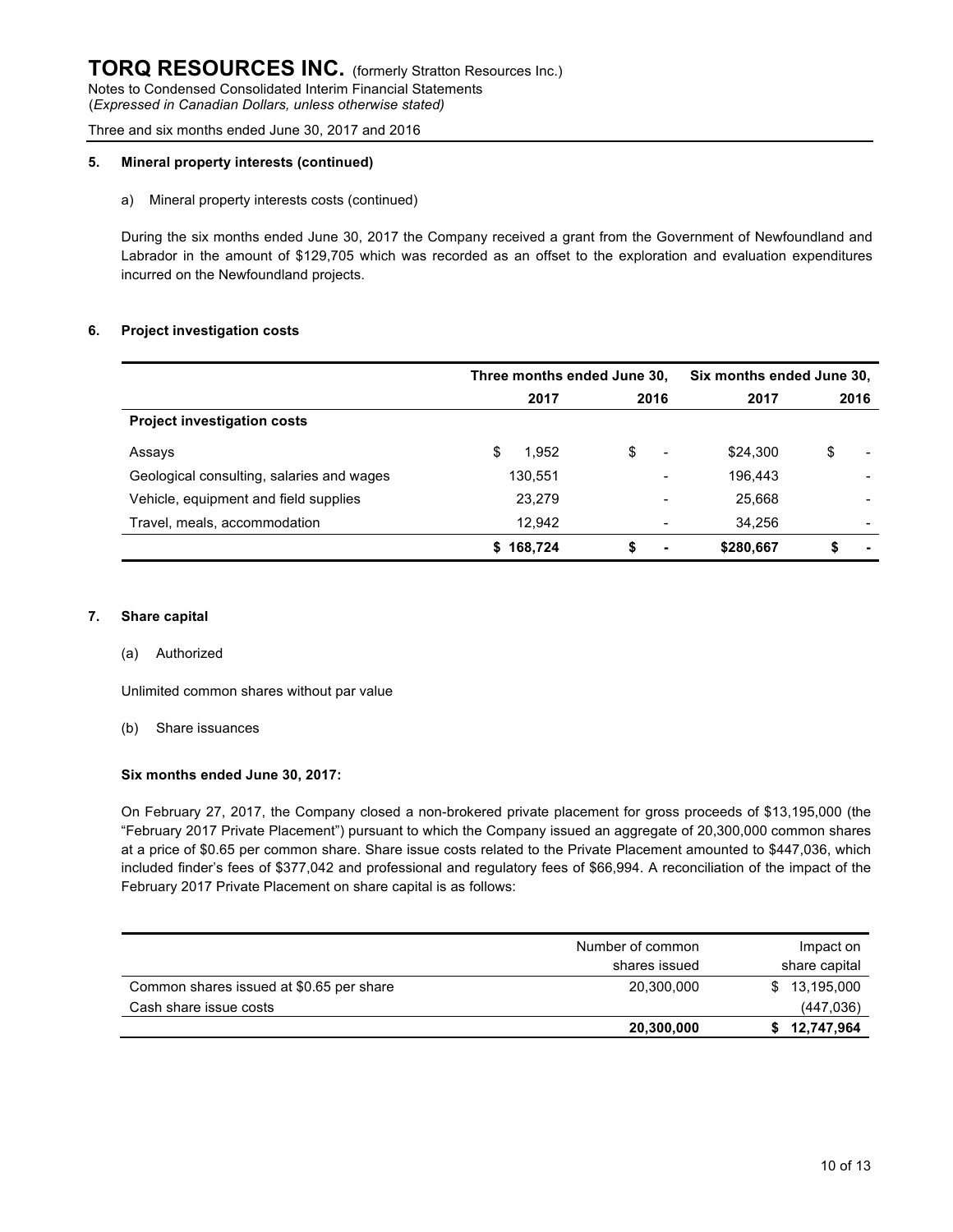#### **7. Share capital (continued)**

(b) Share issuances (continued)

#### **Six months ended June 30, 2016:**

No common shares were issued during the six months ended June 30, 2016.

#### **8. Share option and warrant reserve**

#### Share-based options

The Company maintains a Rolling Share-based Option Plan providing for the issuance of stock options up to 10% of the Company's issued and outstanding common shares. The Company may grant from time to time stock options to its directors, officers, employees and other service providers. The stock options vest 25% on the date of the grant and 12½% every three months thereafter for a total vesting period of 18 months.

During the three and six months ended June 30, 2017 and 2016, the Company did not grant any stock options and has no outstanding or exercisable stock options.

#### Share purchase warrants

During the three and six months ended June 30, 2017 and 2016, the Company did not issue share purchase warrants and has no outstanding or exercisable share purchase warrants.

#### **9. Related party transactions**

All transactions with related parties have occurred in the normal course of operations and are measured at their fair value as determined by management. All amounts are unsecured, non-interest bearing and have no specific terms of settlement, unless otherwise noted.

|                                                              | Three months ended June 30, |         |    | Six months ended June 30, |    |           |    |          |
|--------------------------------------------------------------|-----------------------------|---------|----|---------------------------|----|-----------|----|----------|
|                                                              |                             | 2017    |    | 2016                      |    | 2017      |    | 2016     |
| Universal Mineral Services Ltd. <sup>1</sup>                 |                             |         |    |                           |    |           |    |          |
| Included in the statement of loss and<br>comprehensive loss: |                             |         |    |                           |    |           |    |          |
| Bank charges                                                 | \$                          | 535     | \$ | 149                       | \$ | 1,106     | \$ | 291      |
| Consulting fees, directors' fees, wages<br>and benefits      |                             | 44,531  |    | 7,530                     |    | 83,441    |    | 16,071   |
| Office, rent and administration                              |                             | 34,966  |    | 8.797                     |    | 69.879    |    | 17,864   |
| Project evaluation costs                                     |                             | 21,045  |    |                           |    | 52,720    |    |          |
| Regulatory, transfer agent and<br>shareholder information    |                             | 383     |    | 840                       |    | 995       |    | 840      |
| Travel, marketing and investor relations                     |                             | 537     |    |                           |    | 537       |    |          |
| Capitalized to mineral property interests:                   |                             |         |    |                           |    |           |    |          |
| Newfoundland                                                 |                             | 38,229  |    |                           |    | 44,671    |    |          |
| <b>Total transactions for the period</b>                     | S                           | 140,226 |    | \$17,316                  |    | \$253,349 |    | \$35,066 |

1) Universal Mineral Services Ltd., ("UMS") is a private company with directors and officers in common that, pursuant to an agreement dated December 30, 2015, provides office space and administrative services to the Company on a cost recovery basis. The outstanding balance owing at June 30, 2017 was \$65,486 (December 31, 2016 - \$30,388) and prepaid expenses and deposits balance was \$50,000 (December 31, 2016 - \$31,000).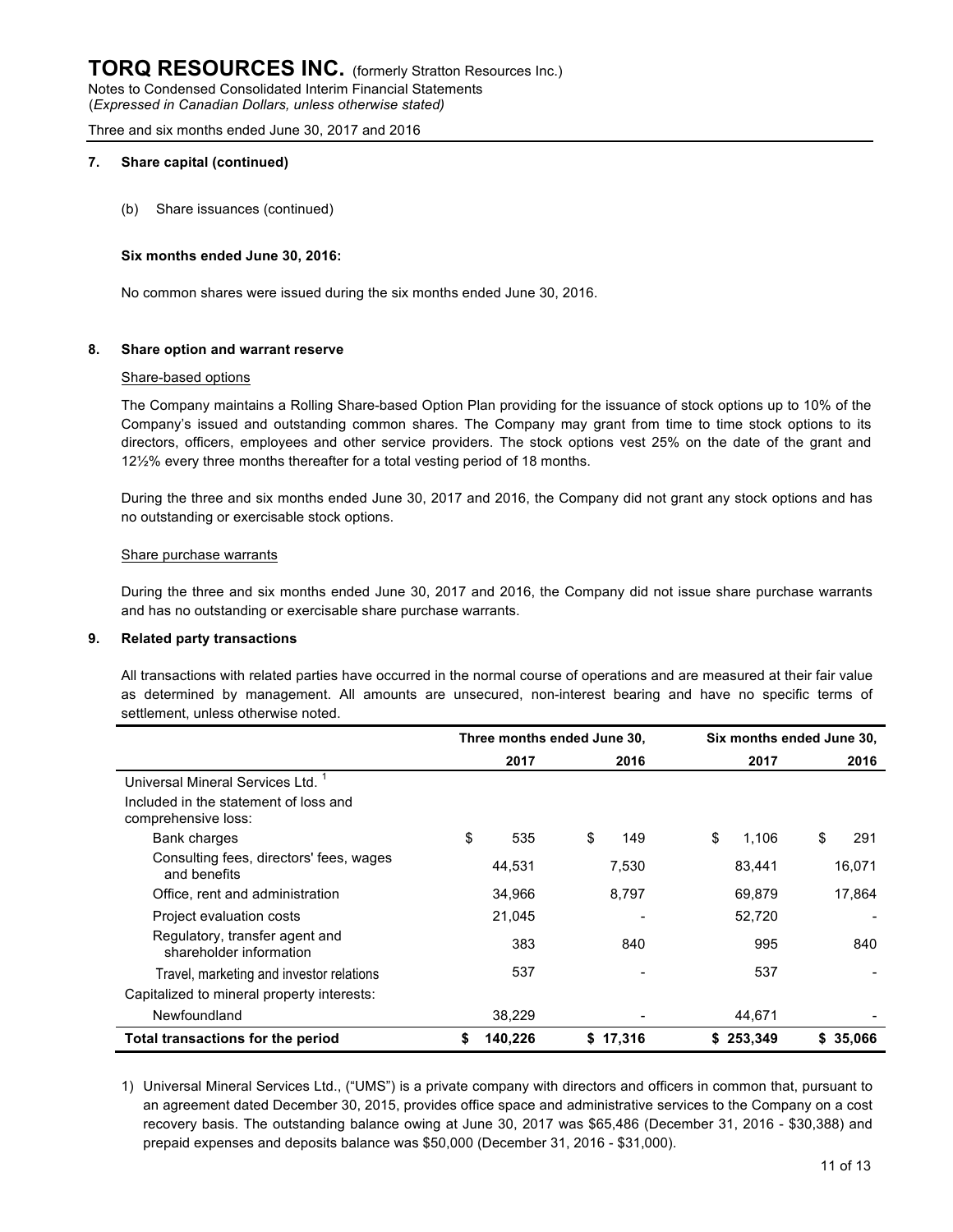#### **9. Related party transactions (continued)**

#### Key management compensation

In addition to the transactions disclosed above, the Company provided the following compensation to key management members:

|                     |          | Three months ended June 30, |           | Six months ended June 30, |
|---------------------|----------|-----------------------------|-----------|---------------------------|
|                     | 2017     | 2016                        | 2017      | 2016                      |
| Short-term benefits | \$60,155 | $\overline{\phantom{a}}$    | \$113.735 | $\overline{\phantom{0}}$  |

#### **10. Financial instruments**

Financial instruments are evaluated under a fair value hierarchy that reflects the significance of inputs used in making fair value measurements as follows:

- Level 1 Quoted prices in active markets for identical assets or liabilities;
- Level 2 Inputs other than quoted prices included in Level 1 that are observable for the asset or liability, either directly (market prices) or indirectly (derived from market prices);
- Level 3 Inputs for the asset or liability that are not based upon observable market data.

As at June 30, 2017, the Company's financial instruments consist of cash, amounts receivable, trade payables and other and Gecon financial liability. The fair values of cash, amounts receivable, trade payables and other approximate their carrying values due to their short-term to maturity.

As at June 30, 2017 and December 31, 2016, the only financial instrument measured at fair value was the Gecon financial liability which is classified under level 3 of the fair value hierarchy. The Gecon financial liability was remeasured at June 30, 2017 with the change in fair value since December 31, 2016 recognized in the comprehensive statement of loss.

The Company's financial instruments are exposed to certain financial risks including credit risk, liquidity risk and market risks. As at June 30, 2017 and December 31, 2016 credit risk and liquidity risk do not have a material impact on the Company's consolidated financial statements. The quantitative impact of the market risk on the Company's net loss for the period is presented as follows:

(a) Market risk

This is the risk that the fair value or future cash flows of a financial instrument will fluctuate because of changes in market prices. Significant market risks to which the company is exposed are:

#### Foreign currency risk

The Company is exposed to currency risk by having balances and transactions in currencies that are different from its functional currency (the Canadian dollar). As at June 30, 2017, the Company held net financial assets denominated in US dollars in the amount of \$905,918 (December 31, 2016 - \$165,642) and net financial assets denominated in Euro of \$58,464 (December 31, 2016 – \$33,632).

A 1% increase or decrease in the US dollar and Euro exchange rates would result in an increase/decrease of approximately \$9,644 in the Company's net loss for the six-month period ended June 30, 2017.